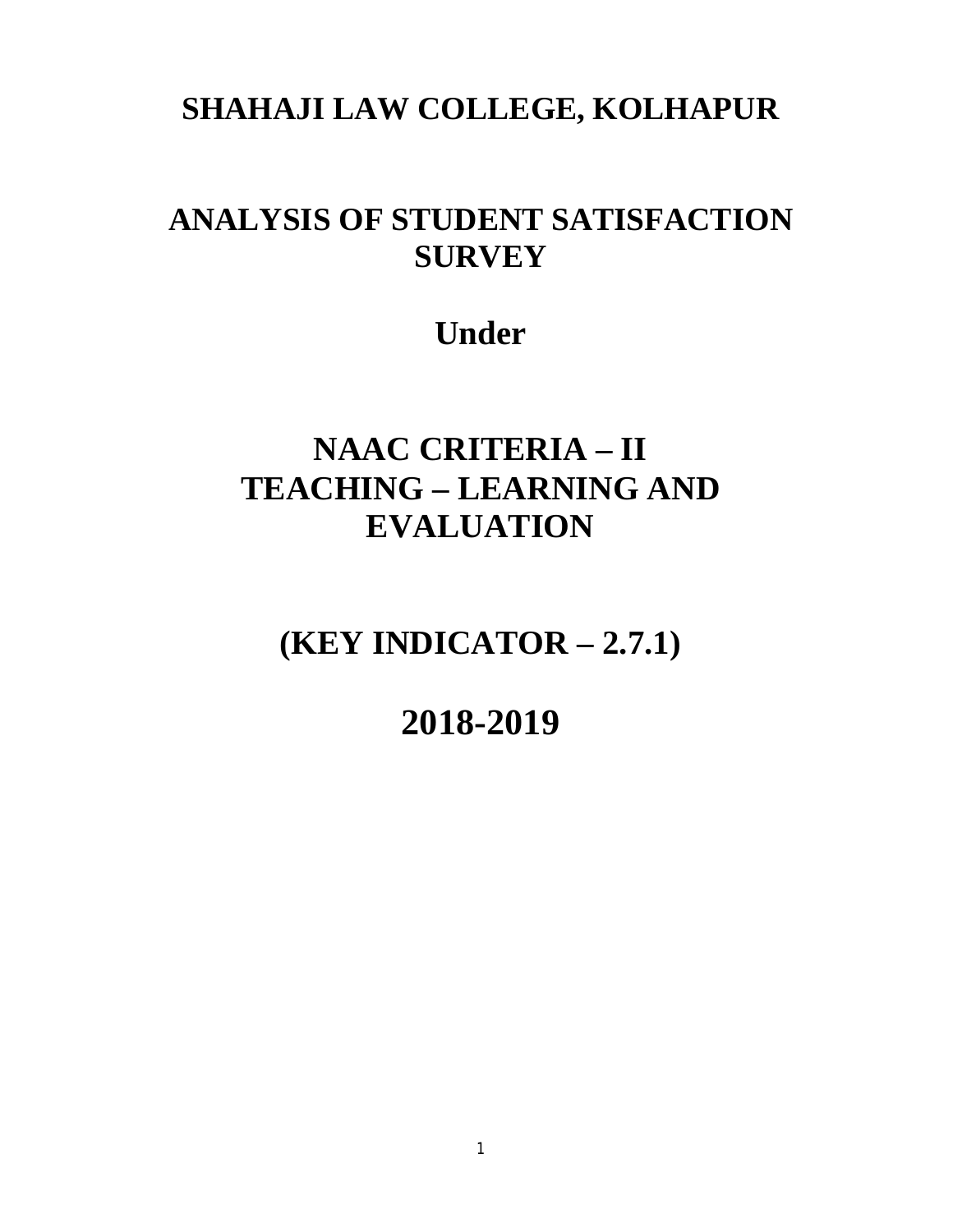# INDEX

| <b>Sr No</b> | <b>Particulars</b>    | Page No |
|--------------|-----------------------|---------|
| 01           | Objective             | 3       |
| 02           | Survey Methodology    | 3       |
| 03           | Participants          | 3       |
| 04           | <b>Survey Results</b> | $4-12$  |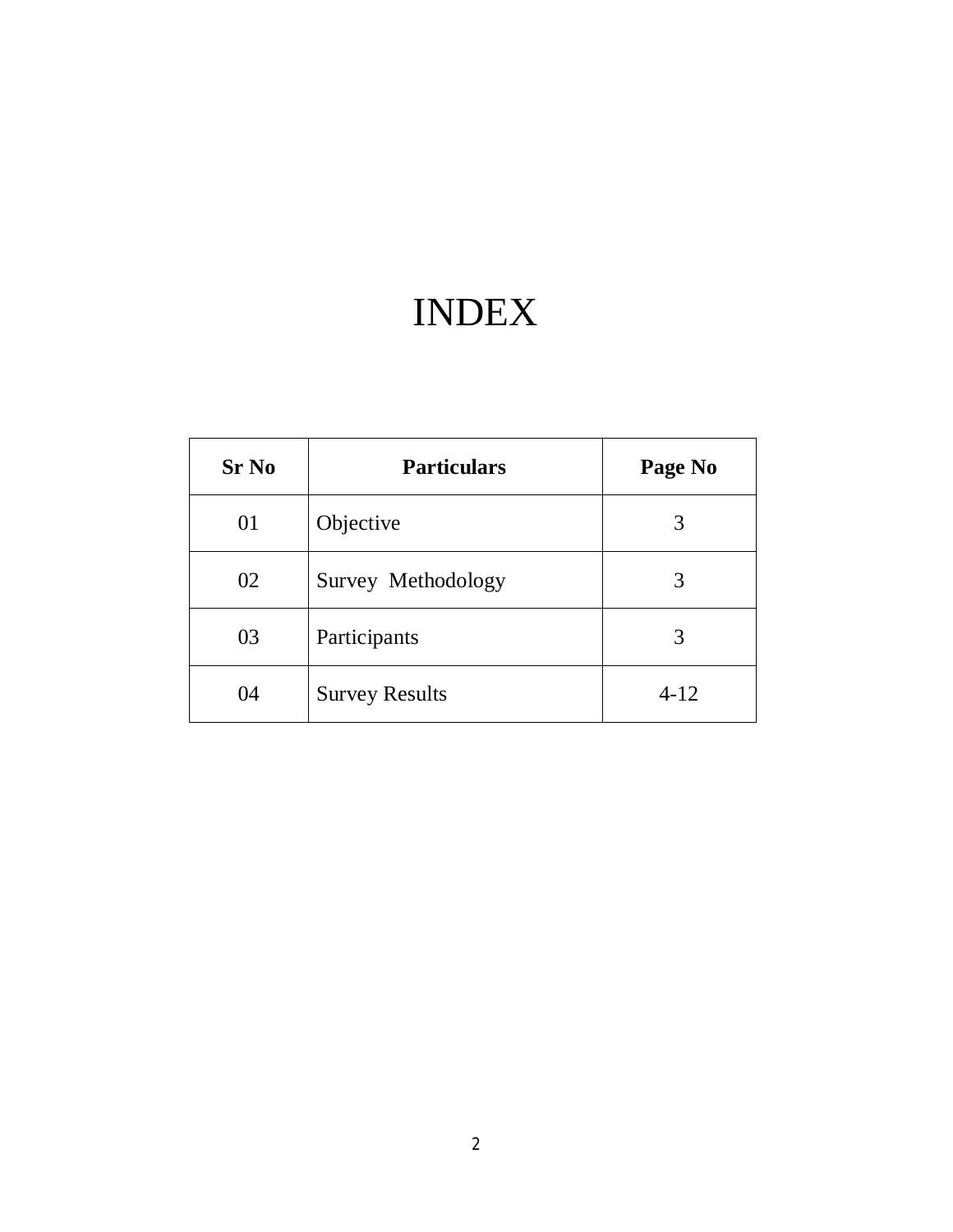#### **Objective:**

The survey has been conducted to understand student's satisfaction level, particularly in respect of teaching-learning and evaluation process.

#### **Survey Methodology:**

In order to understand student's satisfaction level, responses on Likert Scale were collected from the students studying in all classes of LL.B. (Three Years Course) and LL.B. (Five Years Course) studying in the institution. The institution has followed questionnaire with twenty one questions designed by the NAAC, specifically for this purpose consisting twenty (20) objective questions, scaled on a scale of 4 to 0 from most positive to most negative and one (1) open ended question for providing valuable suggestions/observations. For the genuine collection of responses, ICT tool of 'Google Form' has been implemented.

#### **Participants:**

The student satisfaction survey conducted for understanding their satisfaction level covered a total of 176 active students from all classes studying in LL.B. (Three Years Course) and LL.B. (Five Years Course).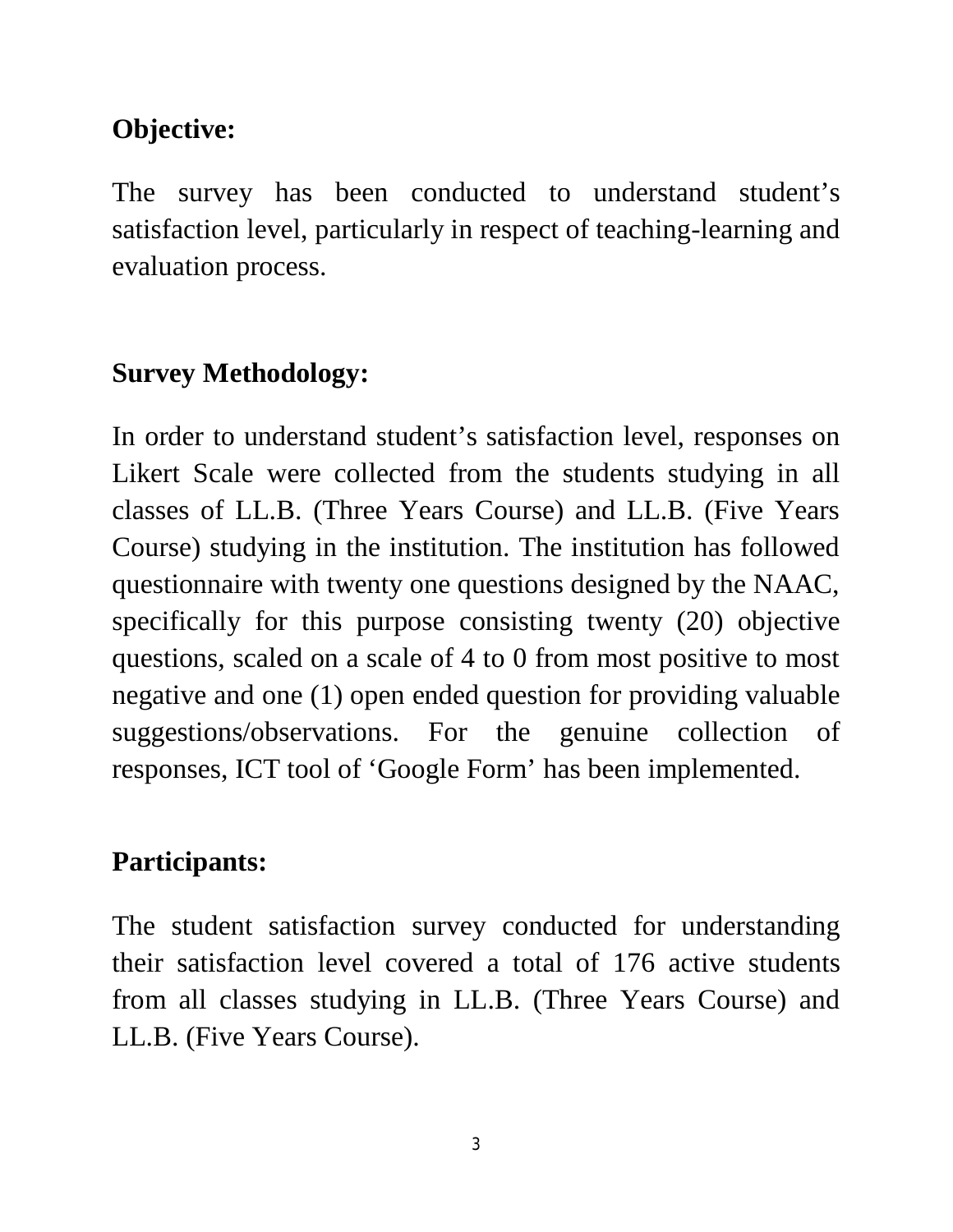#### **Survey Results:**

- A) **Please confirm this is the first and only time you answer this survey. Yes: 100 %**
- B) **Age: mean : 23.06**
- C) **College Name**

### **SHAHAJI LAW COLLEGE, KOLHAPUR**

D) **Gender:**

| <b>Male:</b>       | 44.89% |
|--------------------|--------|
| <b>Female:</b>     | 54.55% |
| Transgender: 0.57% |        |

E)**What degree program are you pursuing now?** 

**Bachelor's**

F)**What subject area are you currently pursuing?** 

**Professional**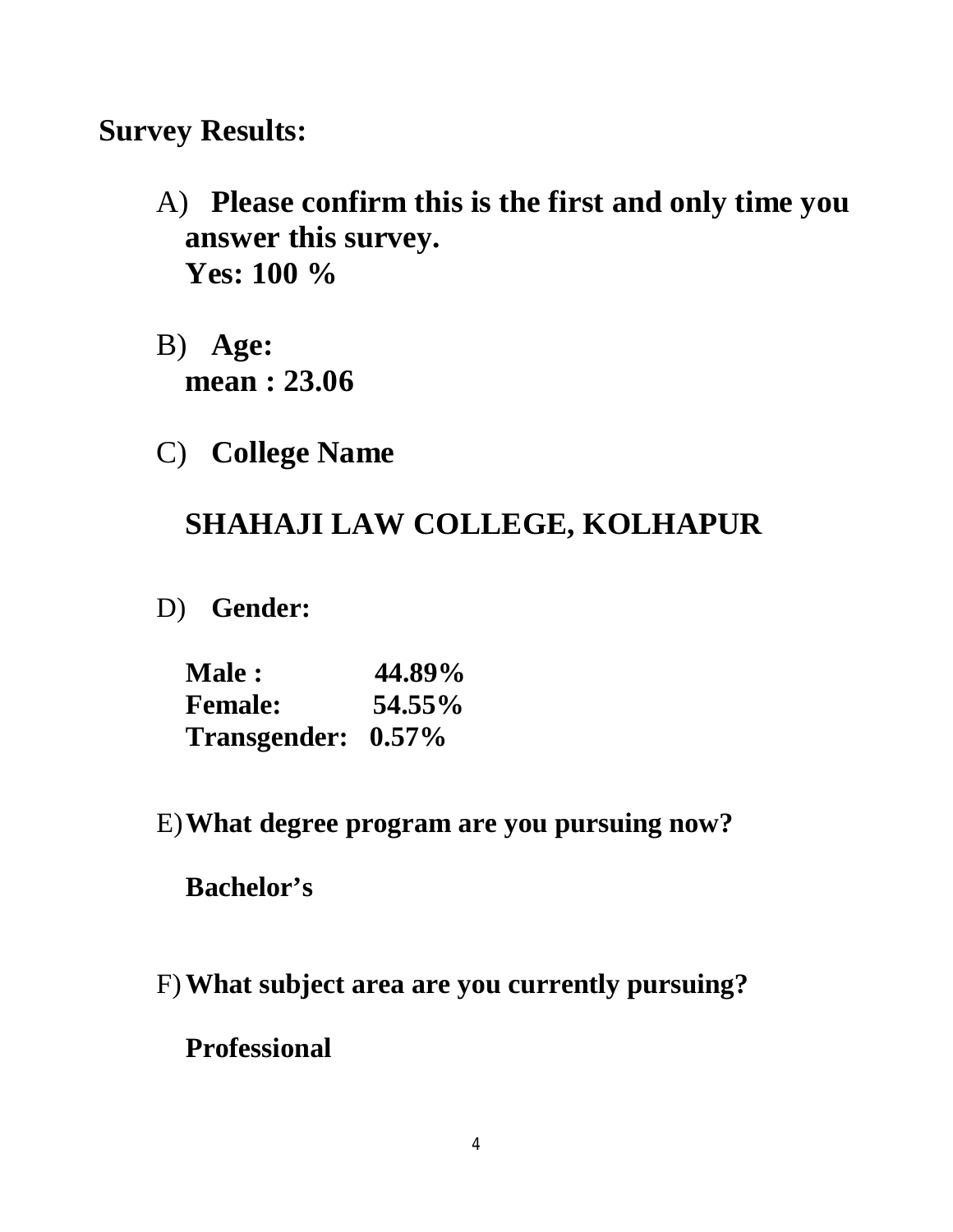#### **Instructions to fill the questionnaire:**

- All questions should be compulsorily attempted.
- Each question has five responses, choose the most appropriate one.
- The response to the qualitative question no. 21 is student's opportunity to give suggestions or improvements; she/he can also mention weaknesses of the institute here. (Kindly restrict your response to teaching learning process only)

#### **NAAC Criterion II – Teaching–Learning and Evaluation Student Satisfaction Survey on Teaching Learning Process**

(Following are questions for online student satisfaction survey regarding teaching learning process.)

| <b>Particulars</b> | <b>Frequency</b> | <b>Percentage</b> | <b>Mean</b> | <b>SD</b> |
|--------------------|------------------|-------------------|-------------|-----------|
| 85 to 100\%        | 98               | 55.68             |             |           |
| 70 to 84%          | 59               | 33.52             |             | 12        |
| 55 to 69%          | 14               | 7.95              | 83.44       |           |
| 30 to 54%          |                  | 2.84              |             |           |
| Below 30%          |                  | 0.00              |             |           |
| <b>Total</b>       | 176              | 100.00            |             |           |

1 How Much of the Syllabus was covered in the Class ?

2. How well did the teachers prepare for the

classes?

| <b>Particulars</b> | <b>Frequency</b> | <b>Percentage</b> | <b>Mean</b> | <b>SD</b> |
|--------------------|------------------|-------------------|-------------|-----------|
| Thoroughly         | 65               | 36.93             | 3.32        |           |
| Satisfactorily     | 106              | 60.23             |             |           |
| Poorly             |                  | 1.70              |             | 0.56      |
| Indifferently      |                  | 1.14              |             |           |
| Wont Teach at all  |                  | 0.00              |             |           |
| <b>Total</b>       | 176              | 100.00            |             |           |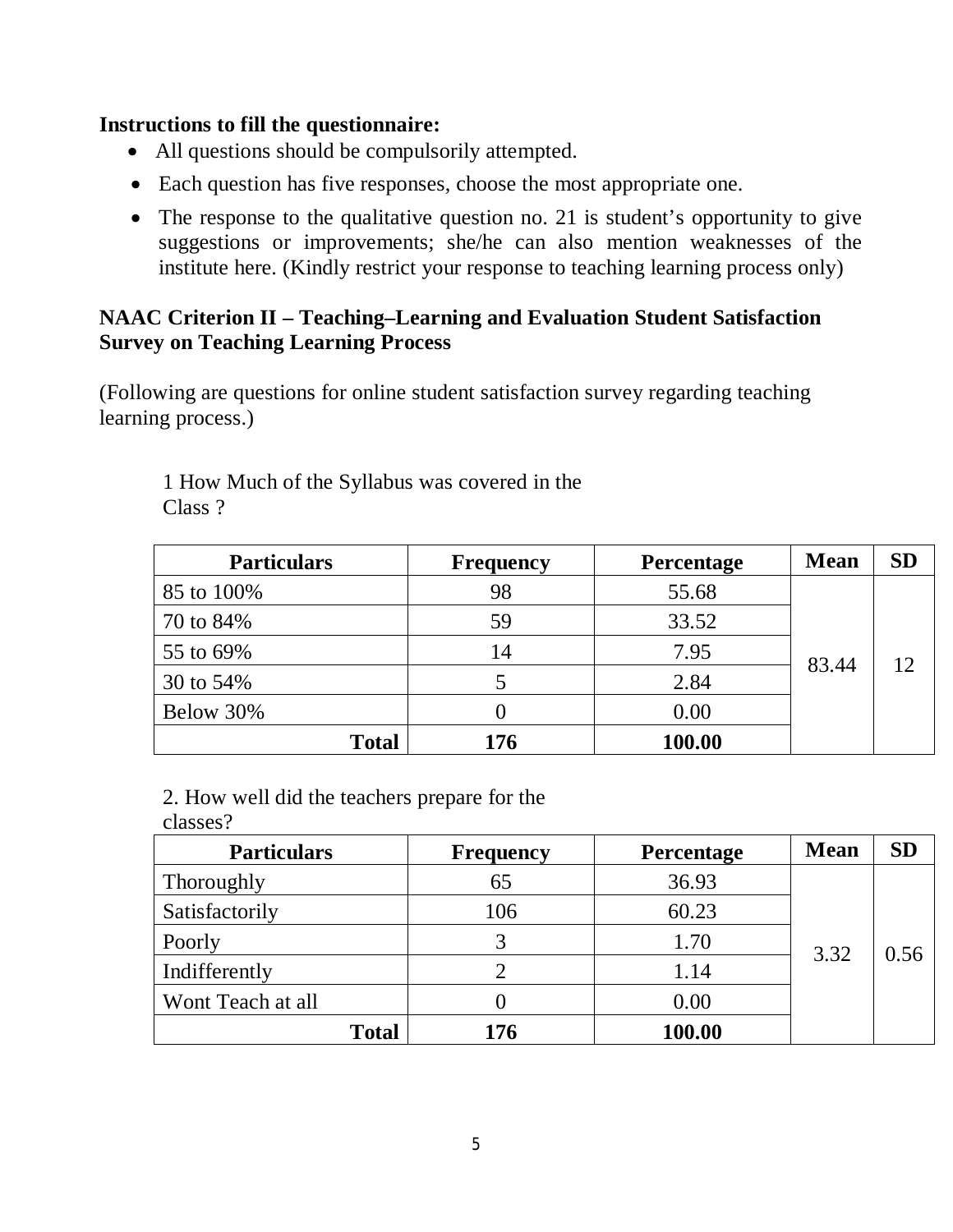3. How well were the teachers able to communicate?

| $\ddotsc$                    |                  |                   |             |      |
|------------------------------|------------------|-------------------|-------------|------|
| <b>Particulars</b>           | <b>Frequency</b> | <b>Percentage</b> | <b>Mean</b> | SD   |
| Always Effective             | 138              | 78.41             | 3.69        |      |
| Sometimes Effective          | 23               | 13.07             |             |      |
| Just Satisfactorily          | 15               | 8.52              |             | 0.61 |
| <b>Generally Ineffective</b> |                  | 0.00              |             |      |
| Very Poor Communication      |                  | 0.00              |             |      |
| <b>Total</b>                 | 176              | 100.00            |             |      |

4. The teacher's approach to teaching can best be described as

| <b>Particulars</b> | <b>Frequency</b> | Percentage | <b>Mean</b> | <b>SD</b> |
|--------------------|------------------|------------|-------------|-----------|
| Excellent          | 94               | 53.41      |             |           |
| Very Good          | 54               | 30.68      | 3.35        | 0.8       |
| Good               | 25               | 14.20      |             |           |
| Fair               |                  | 1.14       |             |           |
| Poor               |                  | 0.57       |             |           |
| <b>Total</b>       | 176              | 100.00     |             |           |

5. Fairness of the internal evaluation process by the teachers.

| <b>Particulars</b>    | <b>Frequency</b> | <b>Percentage</b> | <b>Mean</b> | <b>SD</b> |
|-----------------------|------------------|-------------------|-------------|-----------|
| Alwarys Fair          | 121              | 68.75             |             |           |
| <b>Usually Fair</b>   | 52               | 29.55             | 3.65        | 0.56      |
| Sometimes Unfair      |                  | 1.14              |             |           |
| <b>Usually Unfair</b> |                  | 0.00              |             |           |
| Unfair                |                  | 0.57              |             |           |
| <b>Total</b>          | 176              | 100.00            |             |           |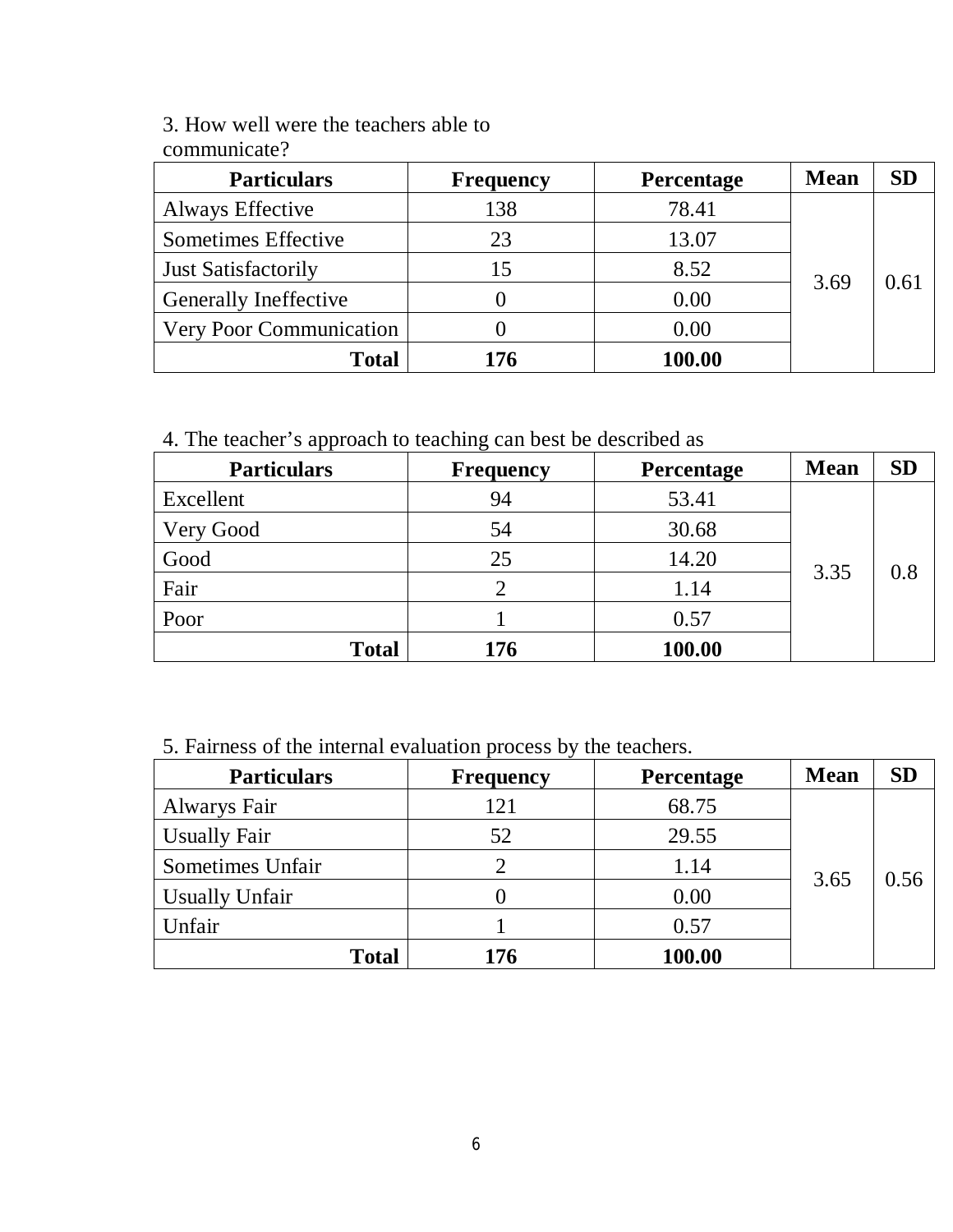| <b>Particulars</b>       | <b>Frequency</b> | Percentage | <b>Mean</b> | <b>SD</b> |
|--------------------------|------------------|------------|-------------|-----------|
| Every Time               | 125              | 71.02      | 3.59        |           |
| Usually                  | 34               | 19.32      |             | 0.72      |
| Occasionally / Sometimes |                  | 7.39       |             |           |
| Rarely                   |                  | 2.27       |             |           |
| Never                    |                  | 0.00       |             |           |
| <b>Total</b>             | 176              | 100.00     |             |           |

6. Was your performance in assignments discussed with you?

7. The institute takes active interest in promoting internship, student exchange, field visit opportunities for students.

| <b>Particulars</b> | <b>Frequency</b> | Percentage | <b>Mean</b> | <b>SD</b> |
|--------------------|------------------|------------|-------------|-----------|
| Regularly          | 138              | 78.41      | 3.67        |           |
| Often              | 21               | 11.93      |             |           |
| Sometimes          | 15               | 8.52       |             | 0.67      |
| Rarely             |                  | 1.14       |             |           |
| <b>Never</b>       |                  | 0.00       |             |           |
| <b>Total</b>       | 176              | 100.00     |             |           |

8. The teaching and mentoring process in your institution facilitates you in cognitive, social and emotional growth.

| <b>Particulars</b> | <b>Frequency</b> | Percentage | <b>Mean</b> | <b>SD</b> |
|--------------------|------------------|------------|-------------|-----------|
| Significantly      | 66               | 37.50      | 3.22        |           |
| Very Well          | 92               | 52.27      |             |           |
| Moderately         |                  | 6.25       |             | 0.77      |
| Marginally         |                  | 2.84       |             |           |
| Not at All         |                  | 1.14       |             |           |
| <b>Total</b>       | 176              | 100.00     |             |           |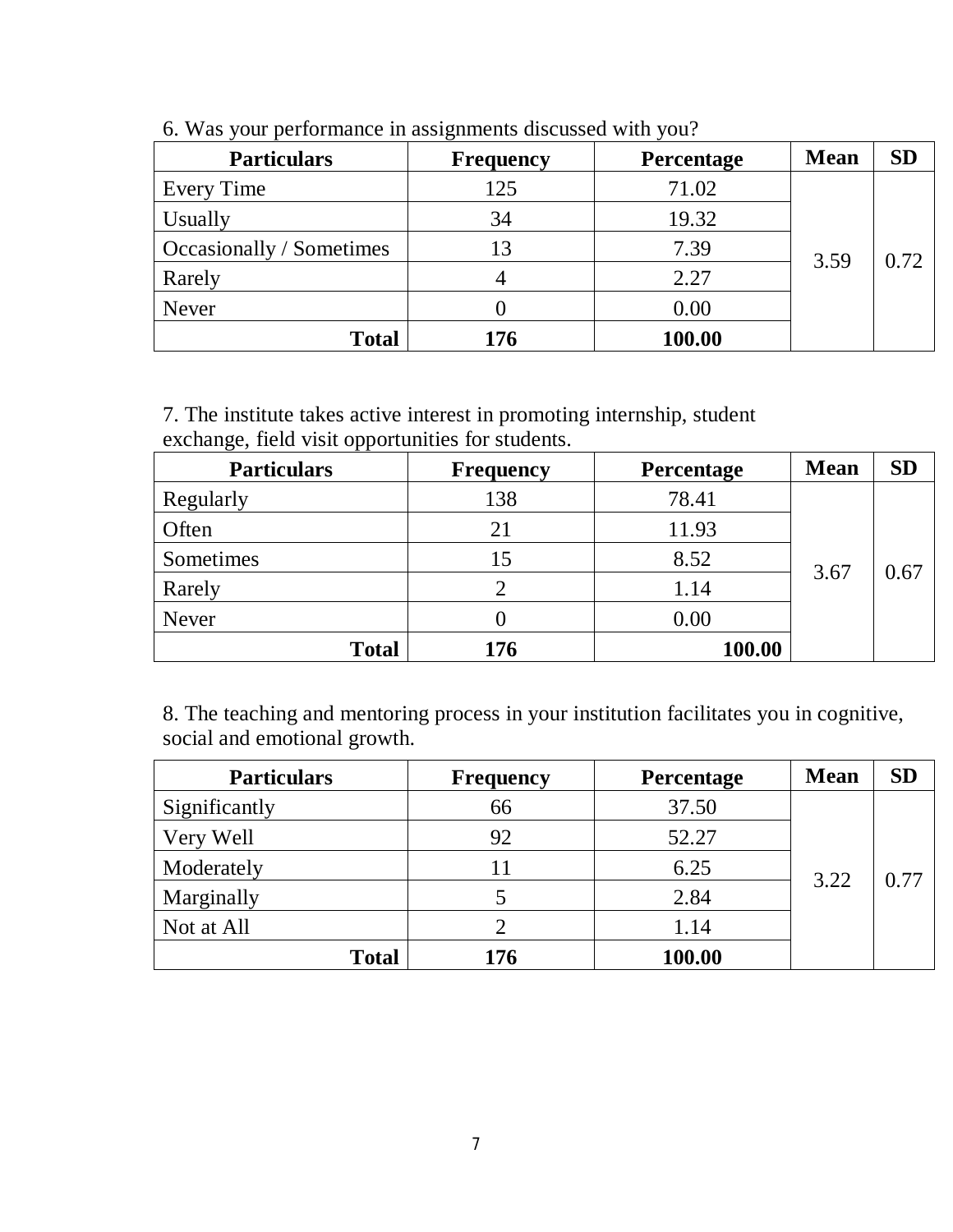| <b>Particulars</b>       | <b>Frequency</b> | Percentage | <b>Mean</b> | <b>SD</b> |
|--------------------------|------------------|------------|-------------|-----------|
| <b>Strongly Agree</b>    | 84               | 47.73      |             |           |
| Agree                    | 73               | 41.48      | 3.35        |           |
| <b>Neutral</b>           |                  | 9.66       |             | 0.7       |
| Disagree                 |                  | 1.14       |             |           |
| <b>Strongly Disagree</b> |                  | 0.00       |             |           |
| <b>Total</b>             | 176              | 100.00     |             |           |

9. The institution provides multiple opportunities to learn and grow.

10. Teachers inform you about your expected competencies, course outcomes and programme outcomes.

| <b>Particulars</b>       | <b>Frequency</b> | Percentage | <b>Mean</b> | <b>SD</b> |
|--------------------------|------------------|------------|-------------|-----------|
| Every time               | 120              | 68.18      |             |           |
| Usually                  |                  | 22.73      | 3.53        |           |
| Occasionally / Sometimes |                  | 5.68       |             | 0.81      |
| Rarely                   |                  | 1.70       |             |           |
| <b>Never</b>             |                  | 1.70       |             |           |
| <b>Total</b>             | 176              | 100.00     |             |           |

11. Your mentor does a necessary follow-up with an assigned task to you.

| <b>Particulars</b>       | <b>Frequency</b> | <b>Percentage</b> | <b>Mean</b> | <b>SD</b> |
|--------------------------|------------------|-------------------|-------------|-----------|
| Everytime                | 117              | 66.48             |             |           |
| Usually                  | 52               | 29.55             |             | 0.66      |
| Occasionally / Sometimes |                  | 1.70              | 3.59        |           |
| Rarely                   |                  | 1.70              |             |           |
| I Don't have a Mentor    |                  | 0.57              |             |           |
| <b>Total</b>             | 176              | 100.00            |             |           |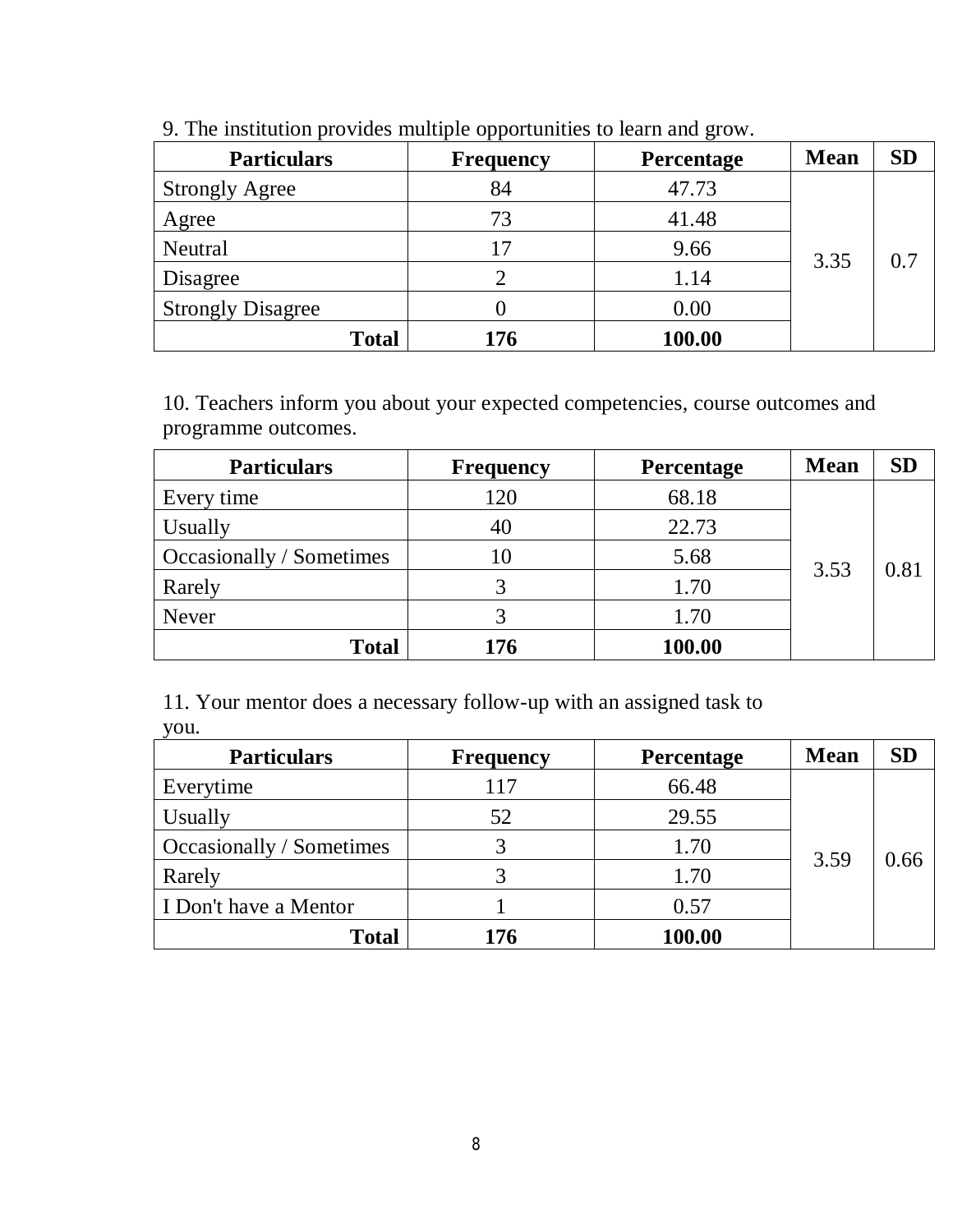| <b>Particulars</b>       | <b>Frequency</b> | Percentage | <b>Mean</b> | <b>SD</b> |
|--------------------------|------------------|------------|-------------|-----------|
| Everytime                | 145              | 82.39      | 3.79        | 0.48      |
| Usually                  | 27               | 15.34      |             |           |
| Occasionally / Sometimes | 2                | 1.70       |             |           |
| Rarely                   |                  | 0.57       |             |           |
| Never                    |                  | 0.00       |             |           |
| <b>Total</b>             | 176              | 100.00     |             |           |

12. The teachers illustrate the concepts through examples and applications.

13. The teachers identify your strengths and encourage you with providing right level of challenges.

| <b>Particulars</b> | <b>Frequency</b> | Percentage | <b>Mean</b> | <b>SD</b> |
|--------------------|------------------|------------|-------------|-----------|
| Fully              | 108              | 61.36      | 3.46        | 0.85      |
| Reasonably         | 52               | 29.55      |             |           |
| Partially          | Q                | 5.11       |             |           |
| Slightly           |                  | 1.70       |             |           |
| Unable to          |                  | 2.27       |             |           |
| <b>Total</b>       | 176              | 100.00     |             |           |

14. Teachers are able to identify your weaknesses and help you to overcome them.

| <b>Particulars</b>       | <b>Frequency</b> | Percentage | <b>Mean</b> | <b>SD</b> |
|--------------------------|------------------|------------|-------------|-----------|
| Everytime                | 99               | 56.25      | 3.38        |           |
| Usually                  | 60               | 34.09      |             | 0.9       |
| Occasionally / Sometimes |                  | 5.68       |             |           |
| Rarely                   |                  | 0.00       |             |           |
| Never                    |                  | 3.98       |             |           |
| <b>Total</b>             | 176              | 100.00     |             |           |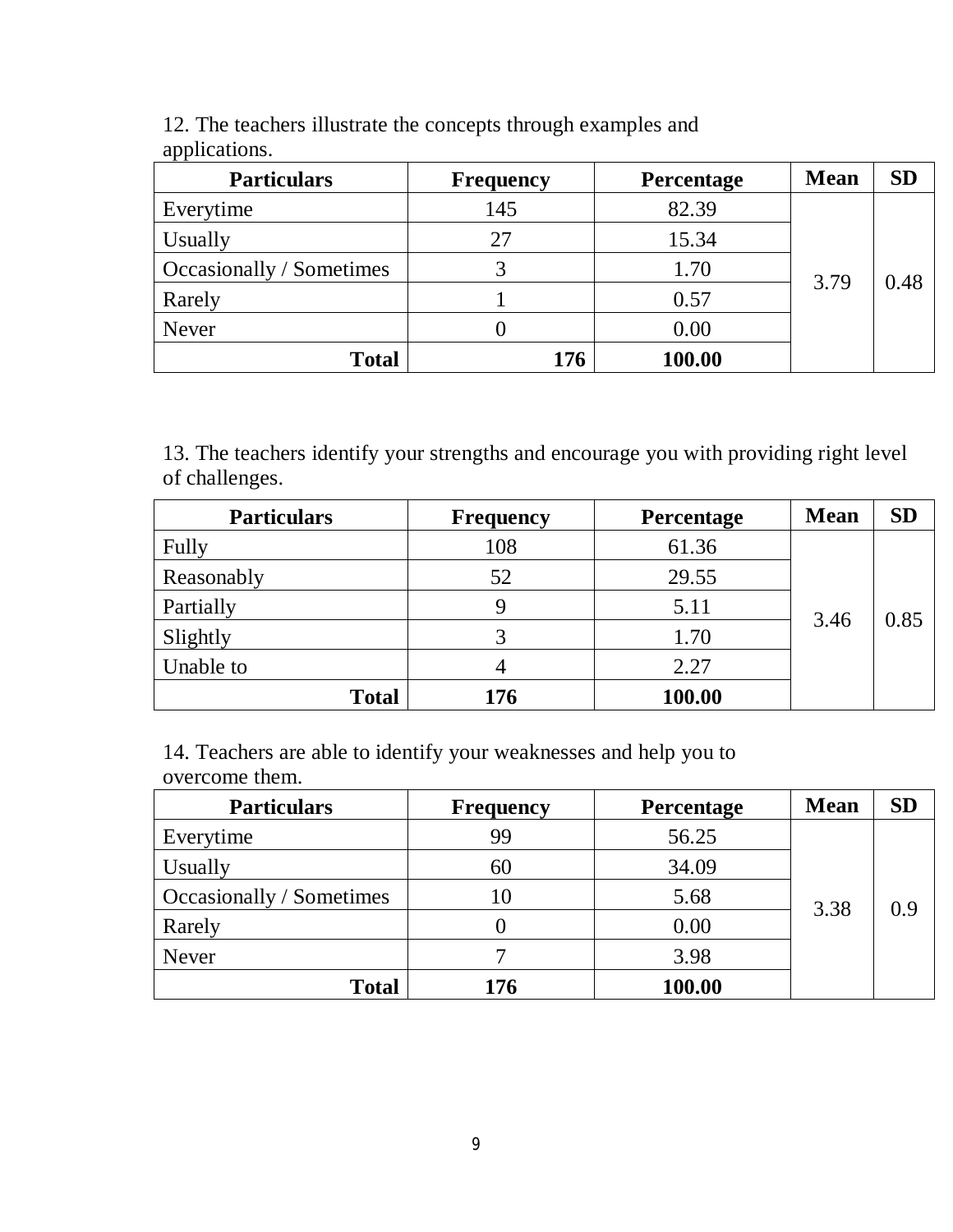| <b>Particulars</b>       | <b>Frequency</b> | <b>Percentage</b> | <b>Mean</b> | <b>SD</b> |
|--------------------------|------------------|-------------------|-------------|-----------|
| <b>Strongly Agree</b>    | 89               | 50.57             |             |           |
| Agree                    |                  | 38.07             |             | 0.76      |
| Neutral                  | 16               | 9.09              |             |           |
| Disagree                 |                  | 1.70              | 3.36        |           |
| <b>Strongly Disagree</b> |                  | 0.57              |             |           |
| <b>Total</b>             | 176              | 100.00            |             |           |

15. The institution makes effort to engage students in the monitoring, review and continuous quality improvement of the teaching learning process.

16. The institute/ teachers use student centric methods, such as experiential learning, participative learning and problem solving methodologies for enhancing learning

| <b>Particulars</b> | <b>Frequency</b> | <b>Percentage</b> | <b>Mean</b> | SD   |
|--------------------|------------------|-------------------|-------------|------|
| To a Great Extent  | 96               | 54.55             |             | 0.75 |
| Moderate           | 66               | 37.50             | 3.42        |      |
| Some What          |                  | 4.55              |             |      |
| Very Little        |                  | 2.84              |             |      |
| Not at all         |                  | 0.57              |             |      |
| <b>Total</b>       | 176              | 100.00            |             |      |

17. Teachers encourage you to participate in extracurricular activities.

| <b>Particulars</b>       | <b>Frequency</b> | <b>Percentage</b> | <b>Mean</b> | <b>SD</b> |
|--------------------------|------------------|-------------------|-------------|-----------|
| <b>Strongly Agree</b>    | 101              | 57.39             |             |           |
| Agree                    | 60               | 34.09             | 3.46        | 0.72      |
| Neutral                  |                  | 5.68              |             |           |
| Disagree                 |                  | 2.84              |             |           |
| <b>Strongly Disagree</b> |                  | 0.00              |             |           |
| <b>Total</b>             | 176              | 100.00            |             |           |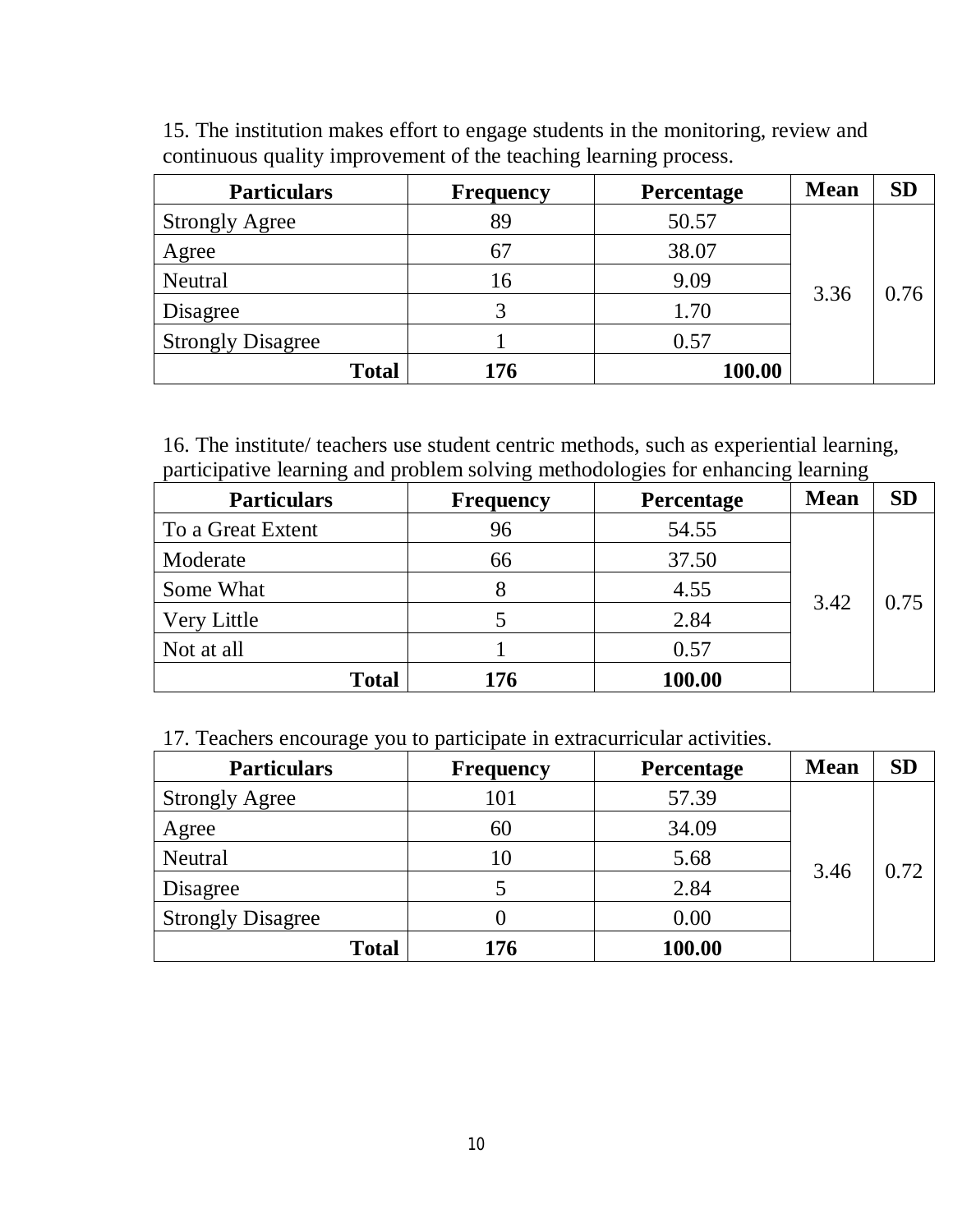18. Efforts are made by the institute/ teachers to inculcate soft skills, life skills and employability skills to make you ready for the world of work.

| <b>Particulars</b> | <b>Frequency</b> | Percentage | <b>Mean</b> | <b>SD</b> |
|--------------------|------------------|------------|-------------|-----------|
| To a Great Extent  | 111              | 63.07      |             |           |
| Moderate           | 51               | 28.98      | 3.51        | 0.74      |
| Some What          |                  | 5.11       |             |           |
| Very Little        |                  | 2.27       |             |           |
| Not at all         |                  | 0.57       |             |           |
| <b>Total</b>       | 176              | 100.00     |             |           |

19. What percentage of teachers use ICT tools such as LCD projector, Multimedia, etc. while teaching.

| <b>Particulars</b> | <b>Frequency</b> | <b>Percentage</b> | <b>Mean</b> | <b>SD</b> |
|--------------------|------------------|-------------------|-------------|-----------|
| Above 90%          | 38               | 21.59             |             | 21.3      |
| 70 to 89%          | 79               | 44.89             | 72.05       |           |
| 50 to 69%          | 38               | 21.59             |             |           |
| 30 to 49%          | Q                | 5.11              |             |           |
| Below 29%          | 12               | 6.82              |             |           |
| <b>Total</b>       | 176              | 100.00            |             |           |

20. The overall quality of teaching-learning process in your institute is very good.

| <b>Particulars</b>       | <b>Frequency</b> | <b>Percentage</b> | <b>Mean</b> | <b>SD</b> |
|--------------------------|------------------|-------------------|-------------|-----------|
| <b>Strongly Agree</b>    | 95               | 53.98             | 3.42        |           |
| Agree                    | 69               | 39.20             |             | 0.77      |
| Neutral                  |                  | 4.55              |             |           |
| Disagree                 |                  | 0.00              |             |           |
| <b>Strongly Disagree</b> |                  | 2.27              |             |           |
| <b>Total</b>             | 176              | 100.00            |             |           |